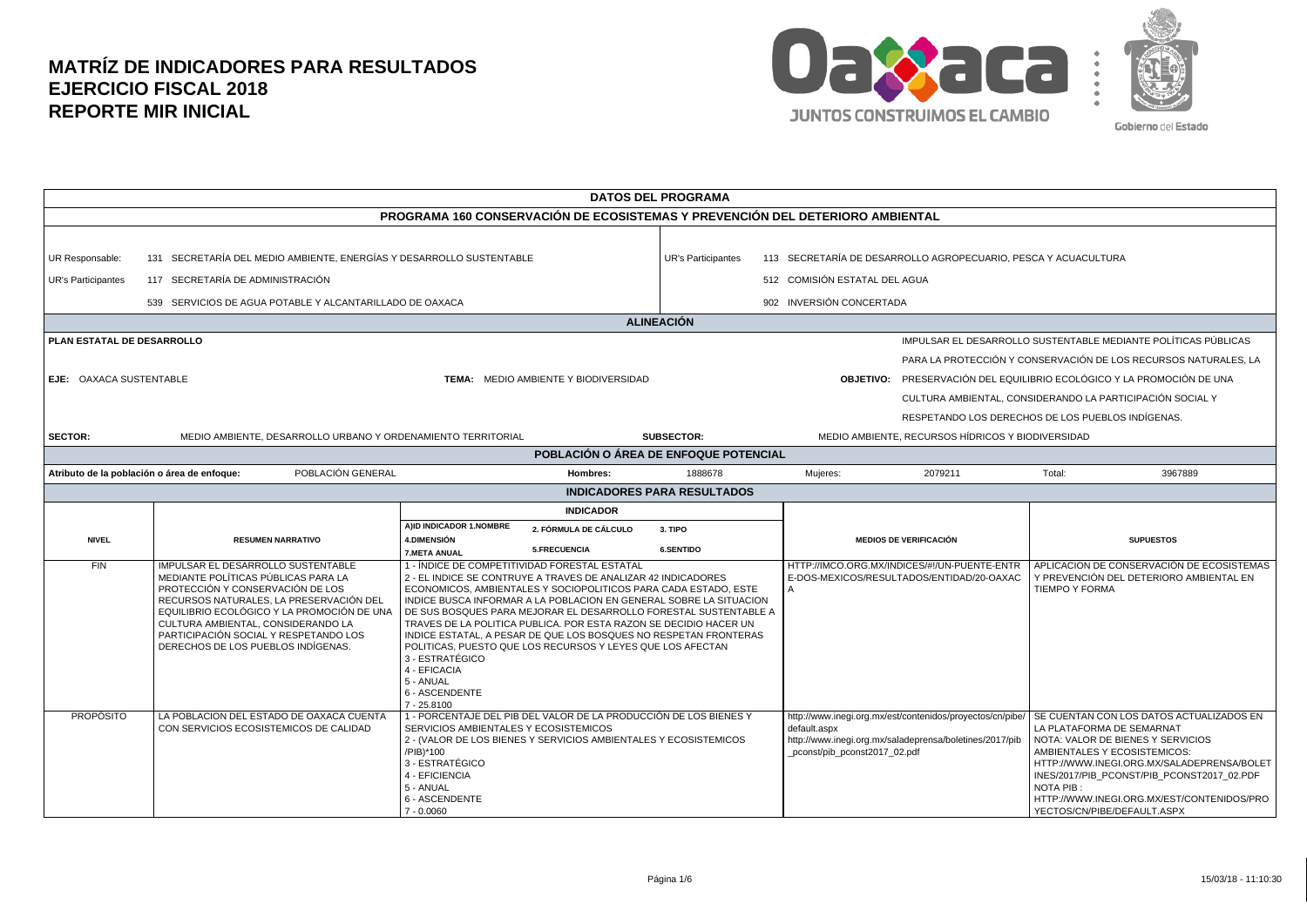

|                   |                                                                                                          | <b>INDICADOR</b>                             |                                                                                                                               |                                                                  |                                                                                                     |                                                                                               |
|-------------------|----------------------------------------------------------------------------------------------------------|----------------------------------------------|-------------------------------------------------------------------------------------------------------------------------------|------------------------------------------------------------------|-----------------------------------------------------------------------------------------------------|-----------------------------------------------------------------------------------------------|
| <b>NIVEL</b>      | <b>RESUMEN NARRATIVO</b>                                                                                 | AIID INDICADOR 1.NOMBRE                      | 2. FÓRMULA DE CÁLCULO                                                                                                         | 3. TIPO                                                          | <b>MEDIOS DE VERIFICACIÓN</b>                                                                       | <b>SUPUESTOS</b>                                                                              |
|                   |                                                                                                          | <b>4.DIMENSIÓN</b>                           | 5.FRECUENCIA                                                                                                                  | <b>6.SENTIDO</b>                                                 |                                                                                                     |                                                                                               |
|                   |                                                                                                          | 7.META ANUAL                                 |                                                                                                                               |                                                                  |                                                                                                     |                                                                                               |
| <b>COMPONENTE</b> | ACCIONES DE GESTION PARA LA CONSERVACION<br>DE LOS RECURSOS NATURALES Y DEL MEDIO<br>AMBIENTE REALIZADAS | DE GESTION PROGRAMADAS)*100                  | 1 - PORCENTAJE DE ACCIONES DE GESTION REALIZADAS                                                                              | 2 - (NUMERO DE ACCIONES DE GESTION REALIZADAS/NUMERO DE ACCIONES | <b>UR 131</b><br>INFORMES FINALES, BASE DE DATOS DEL<br>DEPARTAMENTO ADMINISTRATIVO DE LA           | <b>UR 131</b><br>QUE EL SISTEMA FUNCIONE ADECUADAMENTE, LA<br>DOCUMENTACION EN TIEMPO Y FORMA |
|                   |                                                                                                          | 3 - GESTIÓN<br>4 - EFICACIA<br>5 - SEMESTRAL |                                                                                                                               |                                                                  | <b>SEMAEDESO</b>                                                                                    |                                                                                               |
|                   |                                                                                                          | 6 - ASCENDENTE<br>VARIABLES DEL INDICADOR    |                                                                                                                               |                                                                  |                                                                                                     |                                                                                               |
|                   |                                                                                                          | 7 - ACCIONES DE GESTION REALIZADAS           |                                                                                                                               |                                                                  |                                                                                                     |                                                                                               |
|                   |                                                                                                          | UR 131 ---- 4,0000                           |                                                                                                                               |                                                                  |                                                                                                     |                                                                                               |
|                   |                                                                                                          | TOTAL ---- 4.0000                            |                                                                                                                               |                                                                  |                                                                                                     |                                                                                               |
| <b>ACTIVIDAD</b>  | GESTIONES ADMINISTRATIVAS Y FINANCIERAS                                                                  |                                              | 1 - PORCENTAJE DE GESTION ADMINISTRATIVA Y FINANCIERA REALIZADA<br>2 - (GESTION ADMINISTRATIVA Y FINANCIERA REALIZADA/GESTIÓN |                                                                  | <b>UR 131</b><br>INFORMES FINALES, BASE DE DATOS DEL                                                | <b>UR 131</b><br>I DOCUMENTACION EN TIEMPO Y FORMA. QUE EL                                    |
|                   |                                                                                                          |                                              | ADMINISTRATIVA Y FINANCIERA PROGRAMADAS)*100                                                                                  |                                                                  | DEPARTAMENTO ADMINISTRATIVO DE LA                                                                   | SISTEMA FUNCIONE CORRECTAMENTE                                                                |
|                   |                                                                                                          | 3 - GESTIÓN                                  |                                                                                                                               |                                                                  | <b>SEMAEDESO</b>                                                                                    |                                                                                               |
|                   |                                                                                                          | 4 - EFICACIA                                 |                                                                                                                               |                                                                  |                                                                                                     |                                                                                               |
|                   |                                                                                                          | 5 - TRIMESTRAL                               |                                                                                                                               |                                                                  |                                                                                                     |                                                                                               |
|                   |                                                                                                          | 6 - ASCENDENTE                               |                                                                                                                               |                                                                  |                                                                                                     |                                                                                               |
|                   |                                                                                                          | <b>VARIABLES DEL INDICADOR</b>               |                                                                                                                               |                                                                  |                                                                                                     |                                                                                               |
|                   |                                                                                                          |                                              | 7 - NUMERO DE GESTION ADMINISTRATIVA Y FINANCIERA                                                                             |                                                                  |                                                                                                     |                                                                                               |
|                   |                                                                                                          | UR 131 ---- 4.0000                           |                                                                                                                               |                                                                  |                                                                                                     |                                                                                               |
|                   |                                                                                                          | TOTAL ---- 4.0000                            |                                                                                                                               |                                                                  |                                                                                                     |                                                                                               |
| <b>COMPONENTE</b> | GESTIÓN Y CONSERVACIÓN AMBIENTAL                                                                         |                                              |                                                                                                                               | 1 - PORCENTAJE DE ACCIONES IMPLEMENTADAS PARA LA CONSERVACIÓN DE | <b>UR 131</b>                                                                                       | <b>UR 131</b>                                                                                 |
|                   | <b>IMPLEMENTADA</b>                                                                                      | LOS RECURSOS NATURALES DEL ESTADO            | 2 - (NÚMERO DE ACCIONES REALIZADAS/NÚMERO DE ACCIONES                                                                         |                                                                  | informes finales, base de datos y dictamenes tecnicos<br>DE LA DIRECCIÓN DE GESTIÓN AMBIENTAL DE LA | CONTAR CON EL RECURSO FINANCIERO, MATERIAL<br>Y HUMANO PARA IMPLEMENTAR LAS ACCIONES          |
|                   |                                                                                                          | PROGRAMADAS)*100                             |                                                                                                                               |                                                                  | <b>SEMAEDESO</b>                                                                                    | <b>PLANIFICADAS</b>                                                                           |
|                   |                                                                                                          | 3 - ESTRATÉGICO                              |                                                                                                                               |                                                                  |                                                                                                     |                                                                                               |
|                   |                                                                                                          | 4 - EFICACIA                                 |                                                                                                                               |                                                                  |                                                                                                     |                                                                                               |
|                   |                                                                                                          | 5 - SEMESTRAL                                |                                                                                                                               |                                                                  |                                                                                                     |                                                                                               |
|                   |                                                                                                          | 6 - ASCENDENTE                               |                                                                                                                               |                                                                  |                                                                                                     |                                                                                               |
|                   |                                                                                                          | VARIABLES DEL INDICADOR                      |                                                                                                                               |                                                                  |                                                                                                     |                                                                                               |
|                   |                                                                                                          |                                              |                                                                                                                               | 7 - ACCIONES IMPLEMENTADAS PARA LA CONSERVACIÓN DE LOS RECURSOS  |                                                                                                     |                                                                                               |
|                   |                                                                                                          | NATURALES DEL ESTADO                         |                                                                                                                               |                                                                  |                                                                                                     |                                                                                               |
|                   |                                                                                                          | UR 131 ---- 14,0000                          |                                                                                                                               |                                                                  |                                                                                                     |                                                                                               |
| <b>ACTIVIDAD</b>  | <b>GESTIONES ADMINISTRATIVAS</b>                                                                         | TOTAL ---- 14.0000                           | 1 - PORCENTAJE DE GESTIONES ADMINISTRATIVAS REALIZADAS                                                                        |                                                                  |                                                                                                     |                                                                                               |
|                   |                                                                                                          |                                              | 2 - (NÚMERO DE GESTIONES ADMINISTRATIVAS REALIZADAS / NÚMERO DE                                                               |                                                                  |                                                                                                     |                                                                                               |
|                   |                                                                                                          |                                              | GESTIONES ADMINISTRATIVAS PROGRAMADAS) * 100                                                                                  |                                                                  |                                                                                                     |                                                                                               |
|                   |                                                                                                          | 3 - GESTIÓN                                  |                                                                                                                               |                                                                  |                                                                                                     |                                                                                               |
|                   |                                                                                                          | 4 - EFICACIA                                 |                                                                                                                               |                                                                  |                                                                                                     |                                                                                               |
|                   |                                                                                                          | 5 - TRIMESTRAL                               |                                                                                                                               |                                                                  |                                                                                                     |                                                                                               |
|                   |                                                                                                          | 6 - ASCENDENTE                               |                                                                                                                               |                                                                  |                                                                                                     |                                                                                               |
|                   |                                                                                                          | VARIABLES DEL INDICADOR                      |                                                                                                                               |                                                                  |                                                                                                     |                                                                                               |
|                   |                                                                                                          |                                              | 7 - NÚMERO DE GESTIONES ADMINISTRATIVAS REALIZADAS                                                                            |                                                                  |                                                                                                     |                                                                                               |
|                   |                                                                                                          | UR 117 ---- 40,0000                          |                                                                                                                               |                                                                  |                                                                                                     |                                                                                               |
|                   |                                                                                                          | TOTAL ---- 40.0000                           |                                                                                                                               |                                                                  |                                                                                                     |                                                                                               |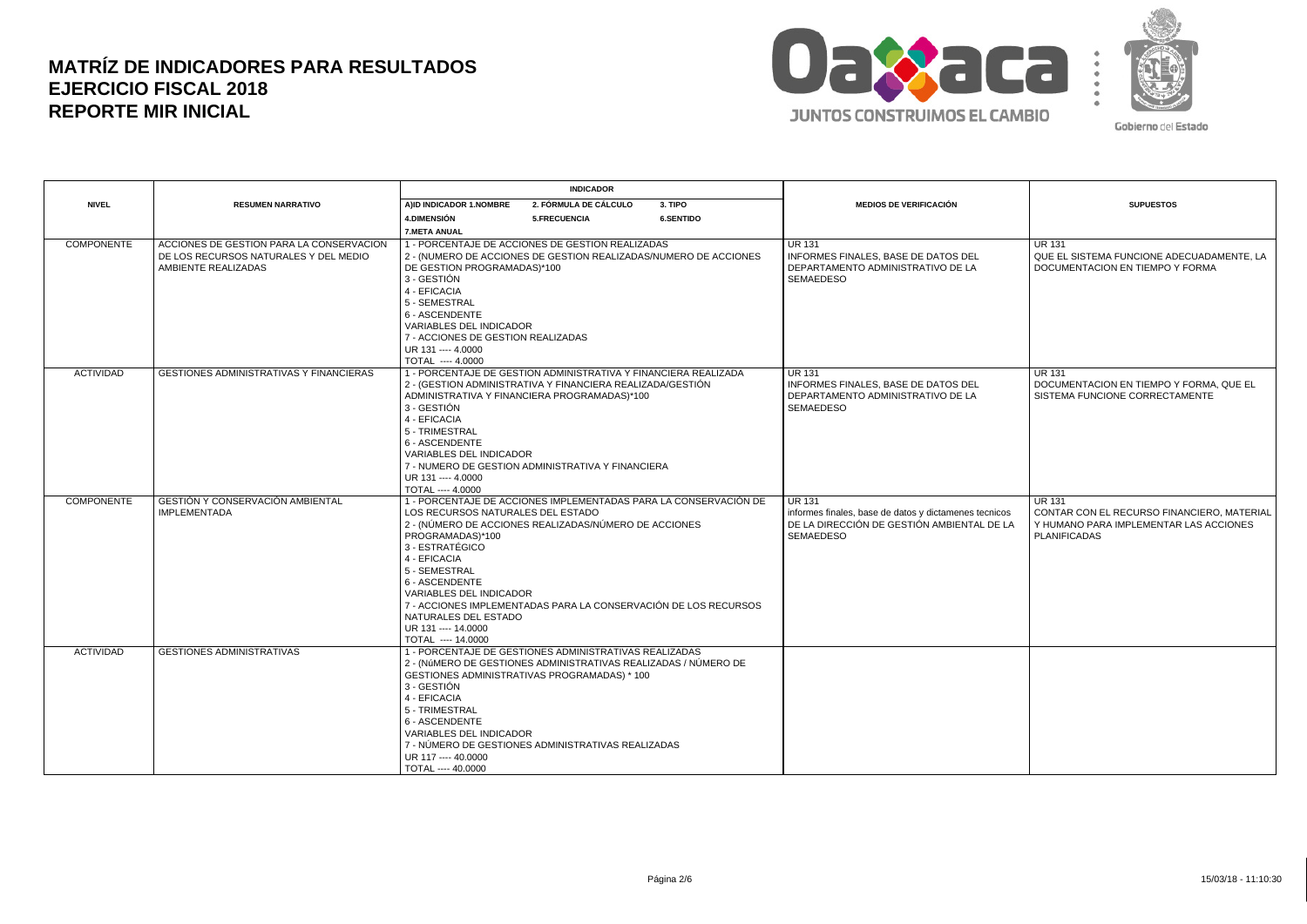

|                  |                                                                    | <b>INDICADOR</b>                                                                                                                                              |                                                                                                                                                                                                                              |                  |                                                                                                                                                                                                                                  |                                                                                                                                               |
|------------------|--------------------------------------------------------------------|---------------------------------------------------------------------------------------------------------------------------------------------------------------|------------------------------------------------------------------------------------------------------------------------------------------------------------------------------------------------------------------------------|------------------|----------------------------------------------------------------------------------------------------------------------------------------------------------------------------------------------------------------------------------|-----------------------------------------------------------------------------------------------------------------------------------------------|
| <b>NIVEL</b>     | <b>RESUMEN NARRATIVO</b>                                           | AIID INDICADOR 1.NOMBRE                                                                                                                                       | 2. FÓRMULA DE CÁLCULO                                                                                                                                                                                                        | 3. TIPO          | <b>MEDIOS DE VERIFICACIÓN</b>                                                                                                                                                                                                    | <b>SUPUESTOS</b>                                                                                                                              |
|                  |                                                                    | <b>4.DIMENSIÓN</b>                                                                                                                                            | 5.FRECUENCIA                                                                                                                                                                                                                 | <b>6.SENTIDO</b> |                                                                                                                                                                                                                                  |                                                                                                                                               |
|                  |                                                                    | <b>7.META ANUAL</b>                                                                                                                                           |                                                                                                                                                                                                                              |                  |                                                                                                                                                                                                                                  |                                                                                                                                               |
| <b>ACTIVIDAD</b> | NORMATIVIDAD AMBIENTAL ACTUALIZADA                                 | PROPUESTAS PRESENTADAS )* 100<br>3 - GESTIÓN<br>4 - EFICACIA<br>5 - TRIMESTRAL<br>6 - ASCENDENTE<br>VARIABLES DEL INDICADOR                                   | 1 - PORCENTAJE DE PROPUESTAS PROCEDENTES<br>2 - (NÚMERO DE PROPUESTAS PROCEDENTES REALIZADAS/NÚMERO DE                                                                                                                       |                  | <b>UR 131</b><br>oficios de entrega y recepcion de las propuestas al<br>legislativo por parte del ejecutivo. decretos de<br>aprobacion de propuestas de intrumentos juridicos, DE<br>LA DIRECCIÓN DE GESTIÓN AMBIENTAL semaedeso | l UR 131<br>PROPUESTAS VIABLES QUE NO CONTRAVIENEN EL<br>MARCO JURICIO FEDERAL PARA SER<br><b>PROCEDENTES</b>                                 |
|                  |                                                                    | 7 - NÚMERO DE PROPUESTAS PROCEDENTES                                                                                                                          |                                                                                                                                                                                                                              |                  |                                                                                                                                                                                                                                  |                                                                                                                                               |
|                  |                                                                    | UR 131 ---- 4.0000                                                                                                                                            |                                                                                                                                                                                                                              |                  |                                                                                                                                                                                                                                  |                                                                                                                                               |
|                  |                                                                    | TOTAL ---- 4.0000                                                                                                                                             |                                                                                                                                                                                                                              |                  |                                                                                                                                                                                                                                  |                                                                                                                                               |
| <b>ACTIVIDAD</b> | <b>GESTIÓN E IMPLEMENTACIÓN DE PROYECTOS</b><br><b>AMBIENTALES</b> | GESTIONADOS) * 100<br>3 - GESTIÓN<br>4 - EFICACIA<br>5 - TRIMESTRAL<br>6 - ASCENDENTE                                                                         | 1 - PORCENTAJE DE PROYECTOS IMPLEMENTADOS.<br>2 - (NÚMERO DE PROYECTOS IMPLEMENTADOS/NÚMERO PROYECTOS                                                                                                                        |                  | <b>UR 131</b><br>informes de avances de implementacion DEL<br>DEPARTAMENTO DE GESTIÓN Y EVALUACIÓN DE<br>PROYECTOS DE LA DIRECCIÓN DE GESTIÓN<br>AMBIENTAL DE LA SEMAEDESO                                                       | <b>UR 131</b><br>SE CUENTA CON EL RECURSO FINANCIERO PARA<br>DAR CUMPLIMIENTO CON LOS CRONOGRAMAS DE<br>PLANEACION DEL PROYECTO A IMPLEMENTAR |
|                  |                                                                    | <b>VARIABLES DEL INDICADOR</b><br>UR 131 ---- 10,0000<br>TOTAL ---- 10.0000                                                                                   | 7 - NÚMERO DE PROYECTOS IMPLEMENTADOS                                                                                                                                                                                        |                  |                                                                                                                                                                                                                                  |                                                                                                                                               |
| <b>ACTIVIDAD</b> | <b>VERIFICACION DE VEHICULOS AUTOMOTORES</b>                       | 3 - GESTIÓN<br>4 - EFICACIA<br>5 - TRIMESTRAL<br>6 - ASCENDENTE<br>VARIABLES DEL INDICADOR<br>UR 131 ---- 120000.0000<br>TOTAL ---- 120000.0000               | 1 - PORCENTAJE DE VERIFICACION DE VEHICULOS REALIZADOS<br>2 - (NUMERO DE VERIFICACION DE VEHICULOS REALIZADOS/ NUMERO DE<br>VERIFICACION DE VEHICULOS PROGRAMADAS)*100<br>7 - NÚMERO DE VERIFICACION DE VEHICULOS REALIZADOS |                  | <b>UR 131</b><br>base de datos DEL DEPARTAMENTO DE CALIDAD<br>DEL AIRE Y VERIFICACIÓN VEHICULAR DE LA<br>DIRECCIÓN CAMBIO CLIMÁTICO Y DESARROLLO<br>SUSTENTABLE DE LA SEMAEDESO                                                  | <b>UR 131</b><br>LA POBLACION REALIZARA LA VERIFICACION<br>VEHICULAR DE MANERA VOLUNTARIA                                                     |
| <b>ACTIVIDAD</b> | REPORTES DE CALIDAD DE AIRE REALIZADOS                             | PROGRAMADOS)*100<br>3 - GESTIÓN<br>4 - EFICACIA<br>5 - TRIMESTRAL<br>6 - ASCENDENTE<br>VARIABLES DEL INDICADOR<br>UR 131 ---- 365,0000<br>TOTAL ---- 365.0000 | 1 - PORCENTAJE DE REPORTES DE CALIDAD DEL AIRE<br>2 - (NUMERO DE REPORTES REALIZADOS/NUMERO DE REPORTES<br>7 - NÚMERO DE REPORTES DE CALIDAD DE AIRE REALIZADOS                                                              |                  | <b>UR 131</b><br>base de datos DEL DEPARTAMENTO DE CALIDAD<br>DEL AIRE Y VERIFICACIÓN VEHICULAR DE LA<br>DIRECCIÓN CAMBIO CLIMÁTICO Y DESARROLLO<br>SUSTENTABLE DE LA SEMAEDESO                                                  | <b>UR 131</b><br>EQUIPOS QUE SE ENCUENTREN EN OPTIMAS<br>CONDICIONES DE FUNCIONAMIENTO                                                        |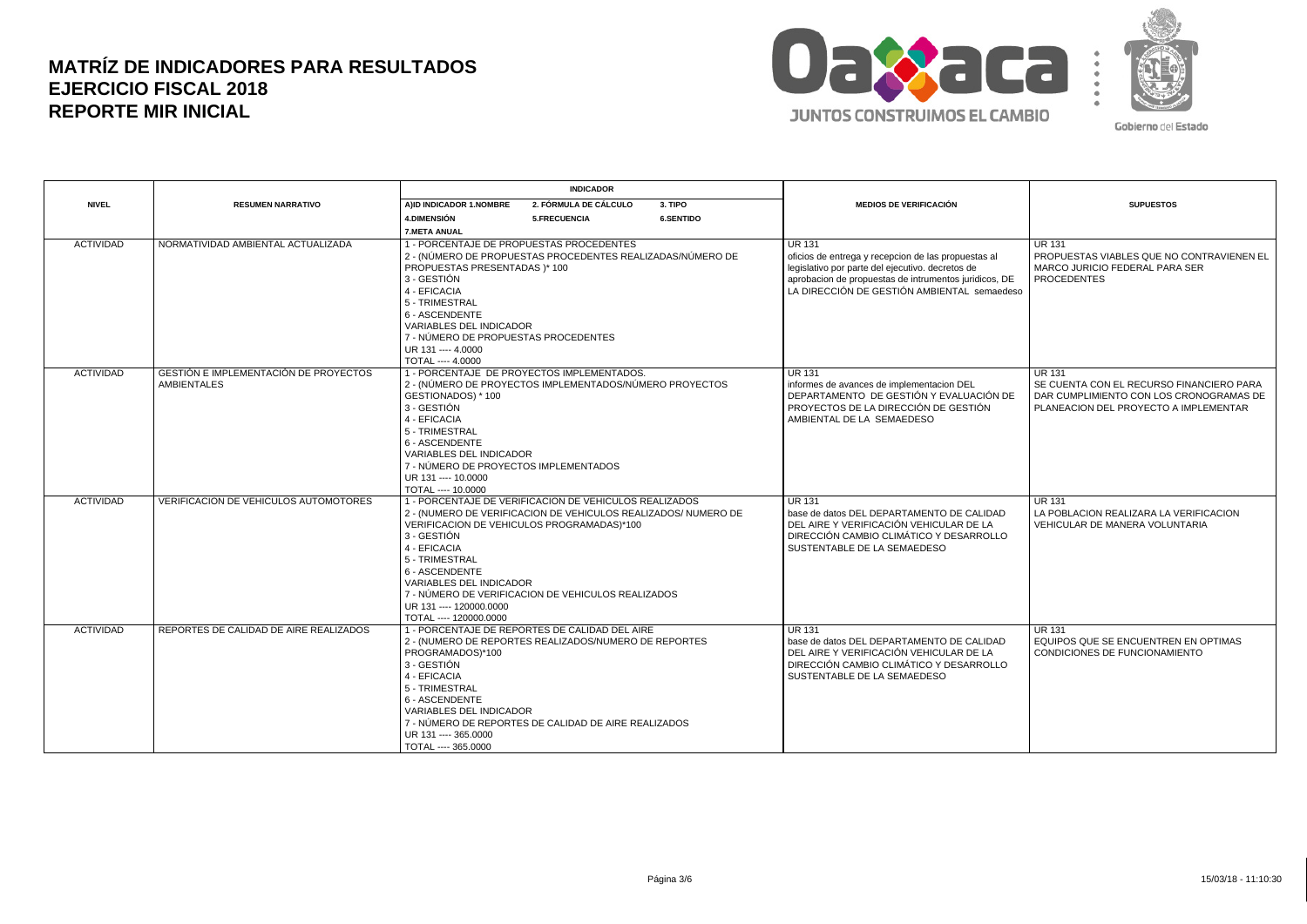

|                                       |                                                                                                                                                    | <b>INDICADOR</b>                                                                                                                                                                          |                                                                                                                                                                                                                                                                                                                     |           |                                                                                                                                                        |                                                                                                                                             |
|---------------------------------------|----------------------------------------------------------------------------------------------------------------------------------------------------|-------------------------------------------------------------------------------------------------------------------------------------------------------------------------------------------|---------------------------------------------------------------------------------------------------------------------------------------------------------------------------------------------------------------------------------------------------------------------------------------------------------------------|-----------|--------------------------------------------------------------------------------------------------------------------------------------------------------|---------------------------------------------------------------------------------------------------------------------------------------------|
| <b>NIVEL</b>                          | <b>RESUMEN NARRATIVO</b>                                                                                                                           | AIID INDICADOR 1.NOMBRE                                                                                                                                                                   | 2. FÓRMULA DE CÁLCULO                                                                                                                                                                                                                                                                                               | 3. TIPO   | <b>MEDIOS DE VERIFICACIÓN</b>                                                                                                                          | <b>SUPUESTOS</b>                                                                                                                            |
|                                       |                                                                                                                                                    | <b>4.DIMENSIÓN</b>                                                                                                                                                                        | 5.FRECUENCIA                                                                                                                                                                                                                                                                                                        | 6.SENTIDO |                                                                                                                                                        |                                                                                                                                             |
|                                       |                                                                                                                                                    | <b>7.META ANUAL</b>                                                                                                                                                                       |                                                                                                                                                                                                                                                                                                                     |           |                                                                                                                                                        |                                                                                                                                             |
| <b>ACTIVIDAD</b>                      | ACTIVIDADES IMPLEMENTADAS EN ÁREAS<br>NATURALES PROTEGIDAS                                                                                         | <b>PROTEGIDAS</b>                                                                                                                                                                         | 1 - PORCENTAJE DE HECTÁREAS RESTAURADAS EN ÁREAS NATURALES<br>2 - (NÚMERO DE HECTÁREAS RESTAURADAS EN ÁREAS NATURALES<br>PROTEGIDAS/NÚMERO DE HECTÁREAS RESTAURADAS EN ÁREAS NATURALES                                                                                                                              |           | <b>UR 131</b><br>informe de avances de actividades e informes finales<br>DEL DEPARTAMENTO DE ÁREAS NATURALES<br>PROTEGIDAS DE LA DIRECCIÓN DE RECURSOS | <b>UR 131</b><br>SE CUENTA CON EL RECURSOS FINANCIERO PARA<br>DAR CUMPLIMIENTO CON LAS ACTIVIDADES DE<br>RESTAURACION, ASI COMO CONDICIONES |
|                                       |                                                                                                                                                    | PROGRAMADAS A PROTEGER)*100<br>3 - GESTIÓN<br>4 - EFICACIA<br>5 - TRIMESTRAL<br>6 - ASCENDENTE<br>VARIABLES DEL INDICADOR<br><b>PROTEGIDAS</b><br>UR 131 ---- 9.0000<br>TOTAL ---- 9.0000 | 7 - NÚMERO DE HECTÁREAS RESTAURADAS EN ÁREAS NATURALES                                                                                                                                                                                                                                                              |           | NATURALES Y BIODIVERSIDAD DE LA SEMAEDESO                                                                                                              | POLITICAS-SOCIALES ESTABLES                                                                                                                 |
| <b>ACTIVIDAD</b>                      | EVALUACION AMBIENTAL MEDIANTE<br><b>INSTRUMENTOS PREVENTIVOS</b>                                                                                   |                                                                                                                                                                                           | 1 - PORCENTAJE DE INSTRUMENTOS DE EVALUACIÓN AMBIENTAL<br>2 - (NÚMERO DE INSTRUMENTOS DE EVALUACIÓN AMBIENTAL<br>REALIZADOS/NÚMERO DE INSTRUMENTOS DE EVALUACIÓN AMBIENTAL                                                                                                                                          |           | <b>UR 131</b><br>base de datos DE LA DIRECCIÓN DE PROTECCIÓN<br>AMBIENTAL DE LA SEMAEDESO                                                              | <b>UR 131</b><br>QUE LAS EMPRESAS REGULEN SUS EQUIPOS                                                                                       |
|                                       |                                                                                                                                                    | PROGRAMADOS)*100<br>3 - GESTIÓN<br>4 - EFICACIA<br>5 - TRIMESTRAL<br>6 - ASCENDENTE<br>VARIABLES DEL INDICADOR<br>UR 131 ---- 15.0000<br>TOTAL ---- 15.0000                               | 7 - NÚMERO DE INSTRUMENTOS DE EVALUACIÓN AMBIENTAL                                                                                                                                                                                                                                                                  |           |                                                                                                                                                        |                                                                                                                                             |
| <b>ACTIVIDAD</b><br><b>COMPONENTE</b> | ACCIONES IMPLEMENTADAS PARA LA<br>CONSERVACIÓN DE LA BIODIVERSIDAD EN<br><b>TERRITORIOS MUNICIPALES</b><br>EDUCACIÓN Y CULTURA AMBIENTAL PROMOVIDA | <b>ATENDIDOS</b><br>3 - GESTIÓN<br>4 - EFICACIA<br>5 - TRIMESTRAL<br>6 - ASCENDENTE<br><b>VARIABLES DEL INDICADOR</b><br>UR 131 ---- 22.0000<br>TOTAL ---- 22.0000                        | 1 - PORCENTAJE DE MUNICIPIOS CON ACCIONES DE CONSERVACIÓN<br>2 - (MUNICIPIOS CON ACCIONES DE CONSERVACIÓN ATENDIDOS / MUNICIPIOS<br>CON ACCIONES DE CONSERVACIÓN PROGRAMADOS)*100<br>7 - NÚMERO DE MUNICIPIOS CON ACCIONES DE CONSERVACIÓN ATENDIDOS<br>1 - PORCENTAJE DE ACCIONES EN EDUCACIÓN Y CULTURA AMBIENTAL |           | <b>UR 131</b><br>informenes finales y base de datos DE LA DIRECCIÓN<br>DE RECURSOS NATURALES Y BIODIVERSIDAD DE<br>LA SEMAEDESO<br><b>UR 131</b>       | <b>UR 131</b><br>SE CUENTA CON EL RECURSO FINANCIERO.<br>MATERIAL Y HUMANO PARA IMPLEMENTAR LAS<br><b>ACCIONES</b><br><b>UR 131</b>         |
|                                       |                                                                                                                                                    | <b>IMPLEMANTADAS</b><br>PROGRAMADA) *100<br>3 - GESTIÓN<br>4 - EFICACIA<br>5 - SEMESTRAL<br>6 - ASCENDENTE<br>VARIABLES DEL INDICADOR<br>UR 131 ---- 25,0000<br>TOTAL ---- 25.0000        | 2 - (NÚMERO DE ACCIONES IMPLEMENTADAS / NÚMERO DE ACCIONES<br>7 - EDUCACIÓN Y CULTURA AMBIENTAL IMPLEMANTADAS                                                                                                                                                                                                       |           | INFORMES FINALES Y BASES DE DATOS DEL<br>DEPARTAMENTO DE CAPACITACIÓN, CULTURA<br>AMBIENTAL Y COMUNICACIÓN SOCIAL DE LA<br><b>SEMAEDESO</b>            | CONDICIONES SOCIALES Y CLIMATICAS<br>FAVORABLES, PARTICIPACION ACTIVA DE LA<br><b>POBLACION</b>                                             |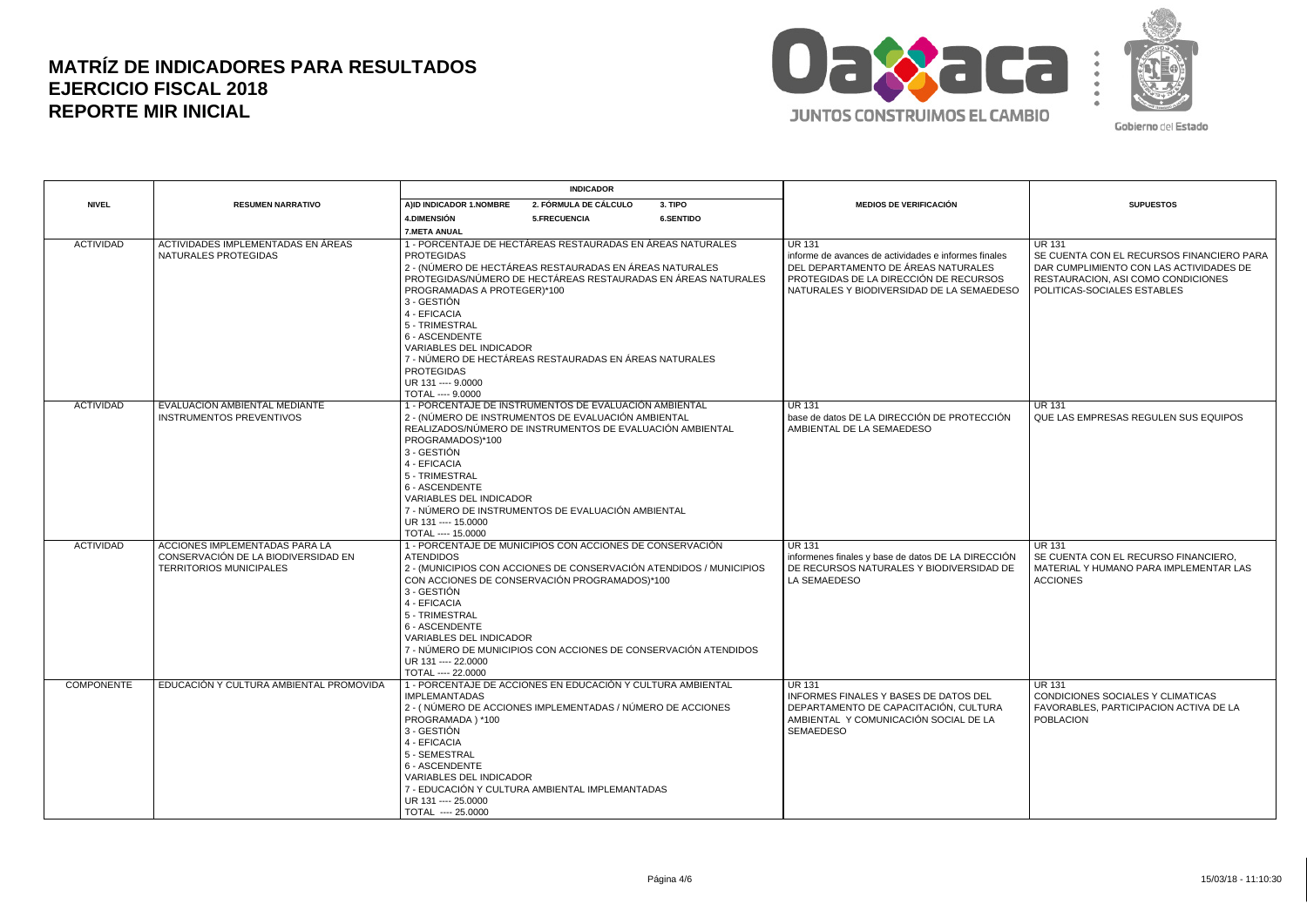

|                   |                                                                                 | <b>INDICADOR</b>                                                                                                                                                                                                                                                                                                                                                                                                                                                                                                    |                                                                                                                                                                                                                                                                                                                                                                                                                                                                                                                                                                                                          |                                                                                                                                                                                                                                                                                                                                                                                                                                                                                 |
|-------------------|---------------------------------------------------------------------------------|---------------------------------------------------------------------------------------------------------------------------------------------------------------------------------------------------------------------------------------------------------------------------------------------------------------------------------------------------------------------------------------------------------------------------------------------------------------------------------------------------------------------|----------------------------------------------------------------------------------------------------------------------------------------------------------------------------------------------------------------------------------------------------------------------------------------------------------------------------------------------------------------------------------------------------------------------------------------------------------------------------------------------------------------------------------------------------------------------------------------------------------|---------------------------------------------------------------------------------------------------------------------------------------------------------------------------------------------------------------------------------------------------------------------------------------------------------------------------------------------------------------------------------------------------------------------------------------------------------------------------------|
| <b>NIVEL</b>      | <b>RESUMEN NARRATIVO</b>                                                        | 2. FÓRMULA DE CÁLCULO<br>3. TIPO<br>AIID INDICADOR 1.NOMBRE                                                                                                                                                                                                                                                                                                                                                                                                                                                         | <b>MEDIOS DE VERIFICACIÓN</b>                                                                                                                                                                                                                                                                                                                                                                                                                                                                                                                                                                            | <b>SUPUESTOS</b>                                                                                                                                                                                                                                                                                                                                                                                                                                                                |
|                   |                                                                                 | <b>4.DIMENSIÓN</b><br>5.FRECUENCIA<br><b>6.SENTIDO</b>                                                                                                                                                                                                                                                                                                                                                                                                                                                              |                                                                                                                                                                                                                                                                                                                                                                                                                                                                                                                                                                                                          |                                                                                                                                                                                                                                                                                                                                                                                                                                                                                 |
|                   |                                                                                 | <b>7.META ANUAL</b>                                                                                                                                                                                                                                                                                                                                                                                                                                                                                                 |                                                                                                                                                                                                                                                                                                                                                                                                                                                                                                                                                                                                          |                                                                                                                                                                                                                                                                                                                                                                                                                                                                                 |
| <b>ACTIVIDAD</b>  | CAPACITACIONES EN MATERIA AMBIENTAL                                             | 1 - PORCENTAJE DE PERSONAS CAPACITADAS<br>2 - (NÚMERO DE PERSONAS CAPACITADAS/ NÚMERO DE PERSONAS<br>PROGRAMADAS A CAPACITAR) *100<br>3 - GESTIÓN<br>4 - EFICACIA<br>5 - TRIMESTRAL<br>6 - ASCENDENTE<br>VARIABLES DEL INDICADOR<br>7 - NÚMERO DE PERSONAS CAPACITADAS                                                                                                                                                                                                                                              | <b>UR 131</b><br>BASE DE DATOS DEL DEPARTAMENTO DE<br>CAPACITACION, CULTURA AMBIENTAL Y<br>PROMOCION SOCIAL DE LA SEMAEDESO                                                                                                                                                                                                                                                                                                                                                                                                                                                                              | <b>UR 131</b><br>CONDICIONES SOCIALES Y CLIMATICAS<br><b>FAVORABLES</b>                                                                                                                                                                                                                                                                                                                                                                                                         |
|                   |                                                                                 | UR 131 ---- 2597.0000                                                                                                                                                                                                                                                                                                                                                                                                                                                                                               |                                                                                                                                                                                                                                                                                                                                                                                                                                                                                                                                                                                                          |                                                                                                                                                                                                                                                                                                                                                                                                                                                                                 |
|                   |                                                                                 | TOTAL ---- 2597.0000                                                                                                                                                                                                                                                                                                                                                                                                                                                                                                |                                                                                                                                                                                                                                                                                                                                                                                                                                                                                                                                                                                                          |                                                                                                                                                                                                                                                                                                                                                                                                                                                                                 |
| <b>ACTIVIDAD</b>  | CAMPAÑAS DE SENSIBILIZACIÓN AMBIENTAL                                           | 1 - PORCENTAJE DE CAMPAÑAS IMPLEMENTADAS EN MATERIA AMBIENTAL<br>2 - (NÚMERO DE CAMPAÑAS IMPLEMENTADAS EN MATERIA<br>AMBIENTAL/NÚMERO DE CAMPAÑAS IMPLEMENTADAS EN MATERIA AMBIENTAL<br>PROGRAMADAS)*100<br>3 - GESTIÓN<br>4 - EFICACIA<br>5 - TRIMESTRAL<br>6 - ASCENDENTE<br>VARIABLES DEL INDICADOR<br>7 - NÚMERO DE CAMPAÑAS IMPLEMENTADAS EN MATERIA AMBIENTAL<br>UR 131 ---- 4.0000<br>TOTAL ---- 4.0000                                                                                                      | <b>UR 131</b><br>BOLETINES INFORMATIVOS DEL DEPARTAMENTO<br>DE CAPACITACIÓN, CULTURA AMBIENTAL Y<br>PROMOCIÓN SOCIAL DE LA SEMAEDESO                                                                                                                                                                                                                                                                                                                                                                                                                                                                     | <b>UR 131</b><br>PARTICIPACION ACTIVA DE LA POBLACION EN LAS<br><b>CAMPAÑAS</b>                                                                                                                                                                                                                                                                                                                                                                                                 |
| <b>ACTIVIDAD</b>  | PROMOCIÓN Y DIFUSIÓN EN MATERIA AMBIENTAL                                       | 1 - PORCENTAJE DE ACCIONES DE DIFUSIÓN Y PROMOCIÓN REALIZADAS<br>2 - (NÚMERO DE ACCIONES DE PROMOCIÓN Y DIFUSIÓN REALIZADAS/<br>NÚMERO DE ACCIONES DE PROMOCIÓN Y DIFUSIÓN PROGRAMADAS) * 100<br>3 - GESTIÓN<br>4 - EFICACIA<br>5 - TRIMESTRAL<br>6 - ASCENDENTE<br>VARIABLES DEL INDICADOR<br>7 - NÚMERO DE ACCIONES DE DIFUSIÓN Y PROMOCIÓN REALIZADAS<br>UR 131 ---- 6.0000<br>TOTAL ---- 6.0000                                                                                                                 | <b>UR 131</b><br>LISTAS DE ASISTENCIA. FOTOGRAFIAS Y GACETA<br>DEL DEPARTAMENTO DE CAPACITACIÓN. CULTURA<br>AMBIENTAL Y COMUNICACIÓN SOCIAL DE LA<br><b>SEMAEDESO</b>                                                                                                                                                                                                                                                                                                                                                                                                                                    | <b>UR 131</b><br>CONDICIONES SOCIALES Y CLIMATICAS<br><b>FAVORABLES</b>                                                                                                                                                                                                                                                                                                                                                                                                         |
| <b>COMPONENTE</b> | <b>IMPLEMENTACION DE ACCIONES PARA LA</b><br>SUSTENTABILIDAD HIDRICA DEL ESTADO | 1 - PORCENTAJE DE ACCIONES DE SUSTENTABILIDAD HIDRICA IMPLEMENTADAS<br>EN EL ESTADO<br>2 - (NÚMERO DE ACCIONES DE SUSTENTABILIDAD HÍDRICA IMPLEMENTADAS)<br>NÚMERO DE ACCIONES DE SUSTENTABILIDAD HÍDRICA PROGRAMADAS ) *100<br>3 - GESTIÓN<br>4 - EFICACIA<br>5 - SEMESTRAL<br>6 - ASCENDENTE<br><b>VARIABLES DEL INDICADOR</b><br>7 - ACCIONES DE SUSTENTABILIDAD HIDRICA IMPLEMENTADAS EN EL ESTADO<br>UR 113 ---- 1,0000<br>UR 131 ---- 2.0000<br>UR 512 ---- 0.0000<br>UR 539 ---- 0.0000<br>TOTAL ---- 3.0000 | <b>UR 113</b><br>REPORTE SEMESTRAL PUBLICADO EN LA PAGINA<br>OFICIAL DE LA SEDAPA http://sedapa.oaxaca.gob.mx<br><b>UR 131</b><br>INFORME DE AVANCES DE IMPLEMENTACION DE LA<br>DIRECCIÓN DE RECURSOS NATURALES Y<br><b>BIODIVERSIDAD DE LA SEMAEDESO</b><br>UR 512<br>WWW.CEAOAXACA.GOB.MX/INDICADORES2018/SUS<br><b>TENTABILIDADHIDRICA</b><br>UR 539<br>REPORTE TRIMESTRAL DE AVANCES DE OBRAS<br>Y/O ACCIONES IMPLEMENTADAS PARA LA<br>SUSTENTABILIDAD HIDRICA EN EL MUNICIPIO DE<br>OAXACA DE JUAREZ Y SUS MUNICIPIOS<br><b>CONURBADOS:</b><br>http://www.sapao.oaxaca.gob.mx/programa-presupuestal | <b>UR 113</b><br>LAS CONDICIONES SOCIALES. ECONÓMICAS Y<br>POLÍTICAS SE MANTIENEN ESTABLES<br>UR 131<br>LAS CONDICIONES SOCIALES, ECONOMICAS Y<br>SOCIALES SON ESTABLES Y GARANTIZAN EL<br>DESARROLLO DE LOS PROYECTOS EN EL ESTADO<br><b>UR 512</b><br>LAS CONDICIONES SOCIALES. ECONÓMICAS Y<br>AMBIENTALES SON ESTABLES Y GARANTIZAN EL<br>DESARROLLO DE LOS PROYECTOS EN EL ESTADO<br>UR 539<br>LAS CONDICIONES SOCIALES, ECONOMICAS Y<br>AMBIENTALES SE MANTIENEN ESTABLES |